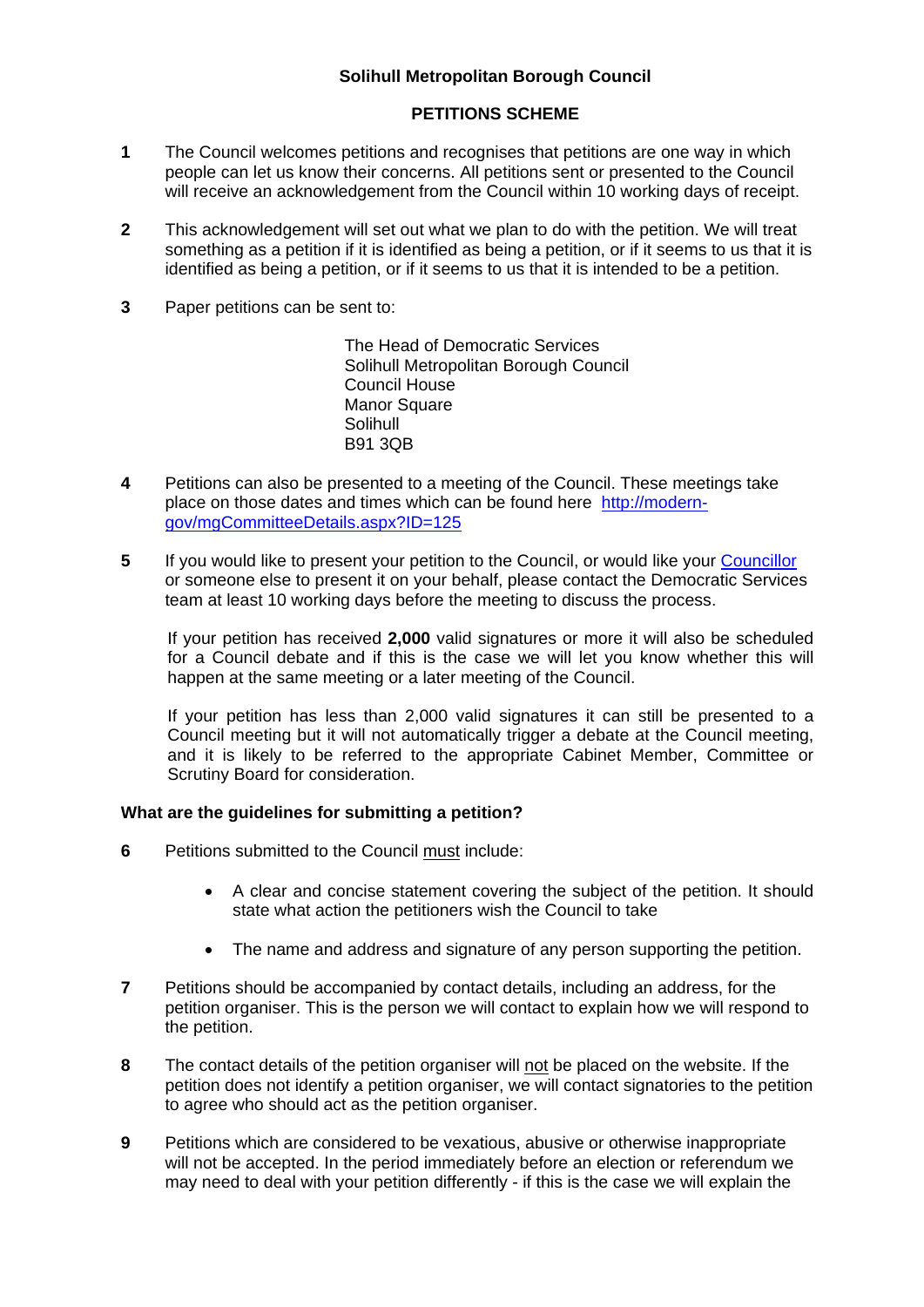reasons and discuss the revised timescale which will apply. Petitions will not be deemed acceptable if they relate to a complaint regarding a matter associated with the employment of an officer. If a petition does not follow the guidelines set out above, the Council may decide not to do anything further with it. In that case, we will write to you to explain the reasons.

### **What will the Council do when it receives my petition?**

- **10** An acknowledgement will be sent to the petition organiser within 10 working days of receiving the petition. It will let them know what we plan to do with the petition and when they can expect to hear from us again. The petition will also be published on our website.
- **11** If we can do what your petition asks for, the acknowledgement may confirm that we have taken the action requested and the petition will be closed. If the petition has enough signatures to trigger a Council debate, or a senior Officer giving evidence, then the acknowledgment will confirm this and tell you when and where the meeting will take place. If the petition needs more investigation, we will tell you the steps we plan to take.
- **12** If the petition relates to a planning or licensing application, is a statutory petition (for example requesting a referendum on having an elected mayor), or on a matter where there is already an existing right of appeal, such as Council tax banding and nondomestic rates, different procedures apply. Further information on all these procedures and how you can express your views is available here (insert links]. In these cases the petition scheme cannot be used.
- **13** We will not take action on any petition which we consider to be vexatious, abusive or otherwise inappropriate and will explain the reasons for this in our acknowledgement of the petition.

#### **How will the Council respond to petitions?**

- **14** Our response to a petition will depend on what a petition asks for and how many people have signed it, but may include one or more of the following:
	- Taking the action requested in the petition
	- Considering the petition at a Council meeting
	- Holding an inquiry into the matter
	- Undertaking research into the matter
	- Holding a public meeting
	- Holding a consultation
	- Holding a meeting with petitioners
	- Referring the petition for consideration by one of the Council's Scrutiny Boards\*
	- Calling a referendum
	- Writing to the petition organiser setting out our views about the request in the petition.

\* The Scrutiny Boards are made up of Councillors and are responsible for scrutinising the work of the Council – in other words, the Scrutiny Boards have the power to hold the Council's decision makers to account.

**15** In addition to these steps, the Council will consider all the specific actions it can potentially take on the issues highlighted in a petition.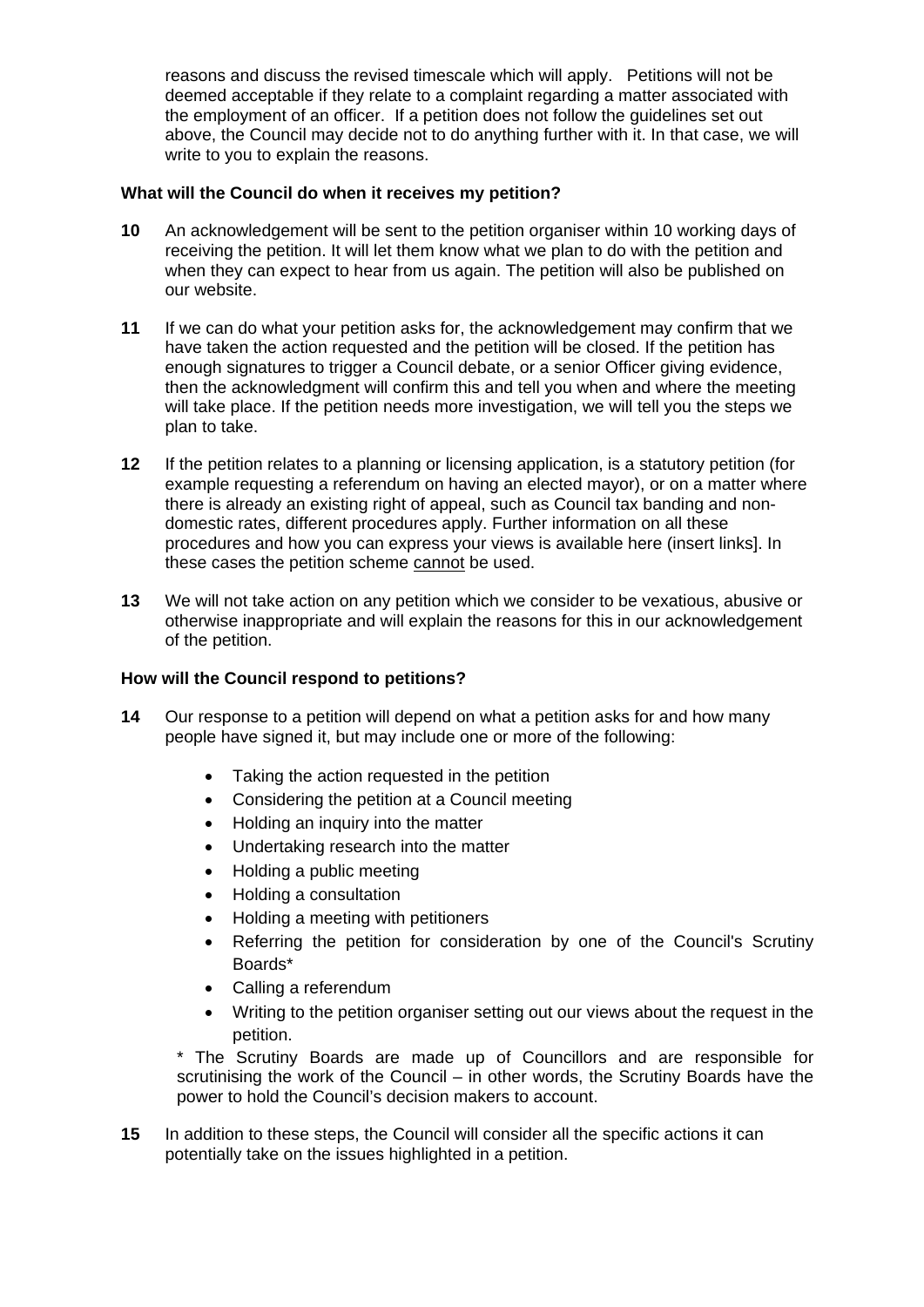- **16** If your petition is about something over which the Council has no direct control (for example the local railway or hospital) we will consider making representations on behalf of the community to the relevant body. The Council works with a large number of local partners and where possible will work with these partners to respond to your petition. If we are not able to do this for any reason (for example if what the petition calls for conflicts with Council policy), then we will set out the reasons for this to you.
- **17** If your petition is about something that a different Council is responsible for we will give consideration to what the best method is for responding to it. This might consist of simply forwarding the petition to the other Council, but could involve other steps. In any event we will always notify you of the action we have taken.

## **Full Council debates**

- **18** If a petition contains **2,000** valid signatures or more it will be debated by the full Council unless it is a petition asking for a senior Council Officer to give evidence at a public meeting.
- **19** This means that the issue raised in the petition will be discussed at a meeting which all Councillors can attend. The Council will endeavour to consider the petition at its next meeting, although on some occasions this may not be possible and consideration will then take place at the following meeting.
- **20** The petition organiser will be given five minutes to present the petition at the meeting and the petition will then be discussed by Councillors for a maximum of 15 minutes. The Council will decide how to respond to the petition at this meeting. They may decide to take the action the petition requests, not to take the action requested for reasons put forward in the debate, or to commission further investigation into the matter, for example by a relevant Scrutiny Board.
- **21** Where the issue is one on which the Council's Cabinet are required to make the final decision, the Council will decide whether to make recommendations to inform that decision. The petition organiser will receive written confirmation of this decision. This confirmation will also be published on our website.

#### **Officer evidence**

- **22** Your petition may ask for a senior Council Officer to give evidence at a public meeting about something for which the Officer is responsible as part of their job. For example, your petition may ask a senior Council Officer to explain progress on an issue, or to explain the advice given to elected members to enable them to make a particular decision.
- **23** If your petition contains at least **1,000** valid signatures, the relevant senior Officer will give evidence at a public meeting of one of the Council's Scrutiny Boards. A list of the senior staff who can be called to give evidence is set out below:
	- The Head of Paid Service (Chief Executive)
	- Statutory Chief Officers defined as:
		- o The Director of Childrens Services
		- o The Director of Adult Services
		- o Section 151 Officer (Director of Resources)
	- Non-statutory Chief Officers i.e.